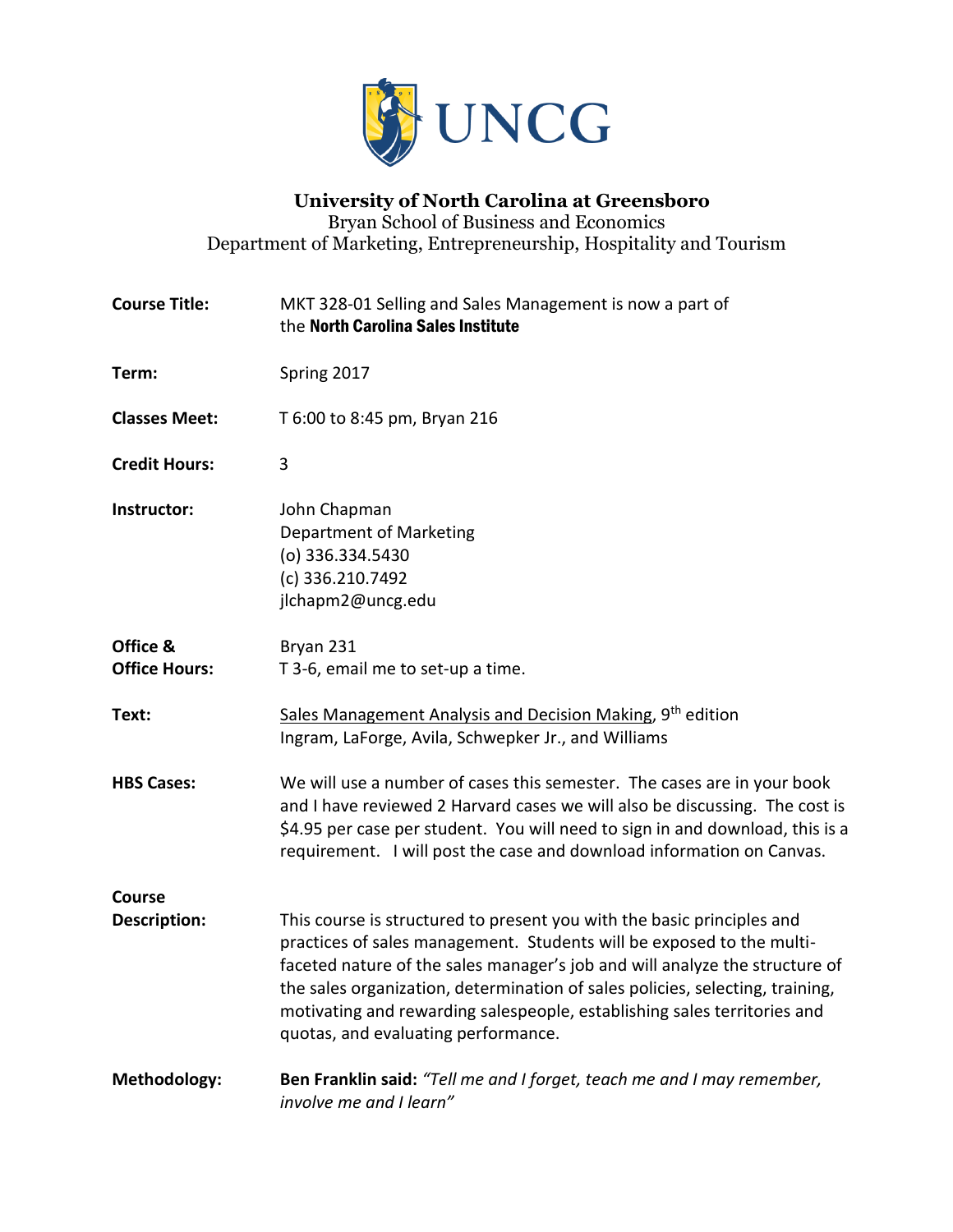The flipped classroom is a pedagogical model in which the typical lecture and homework elements of a course are reversed. The notion of a flipped classroom draws on such concepts as active learning, student engagement, and critical thinking. The value of a flipped class is in the repurposing of class time into a workshop where you the student can inquire about lecture content, test your skills in applying knowledge, and interact with one another just as a sales manager would. During class sessions, my function will be as coach or advisor, encouraging you to inquire, learn by doing and collaborate with your teammates.

**Every student is responsible for reading the assigned chapter, other reading assignments and reviewing the power point slides posted on canvas.** 

**This is a class in Sales Management, I will treat you as sales managers.**

**I will give you table tents for you to put your name, bring to class every session. If you lose your table tent I will deduct 2 participation points for that class.**

Each week:

- 1. Team(s) will be assigned to present the power point for that chapter(s) for discussion purposes.
- 2. The other teams will be assigned the chapter cases. I will do random pop quizzes on the cases.
- 3. Individual Assignments (Everyone is responsible for preparing) will be posted the week before, be prepared to discuss.
- 4. In addition, there will be written cases that all teams will need to write up and submit.

Class starts at 6 pm-

At the beginning of class, it is required to sit with your assigned team. **Put your table tents in front**, so I get to know you better. The sales manager (whoever you decide) is responsible for getting the team prepared.

1. During the semester we will have guests, most will be sponsors to The North Carolina Sales Institute. They are there to meet you, teach you and recruit you. I will introduce them, you will individually stand up and introduce yourself, state your name, major and graduation date. This is an opportunity to learn from real sales executives. The more prepared you are, the better questions you will ask. *Prior to class you need to turn in 5*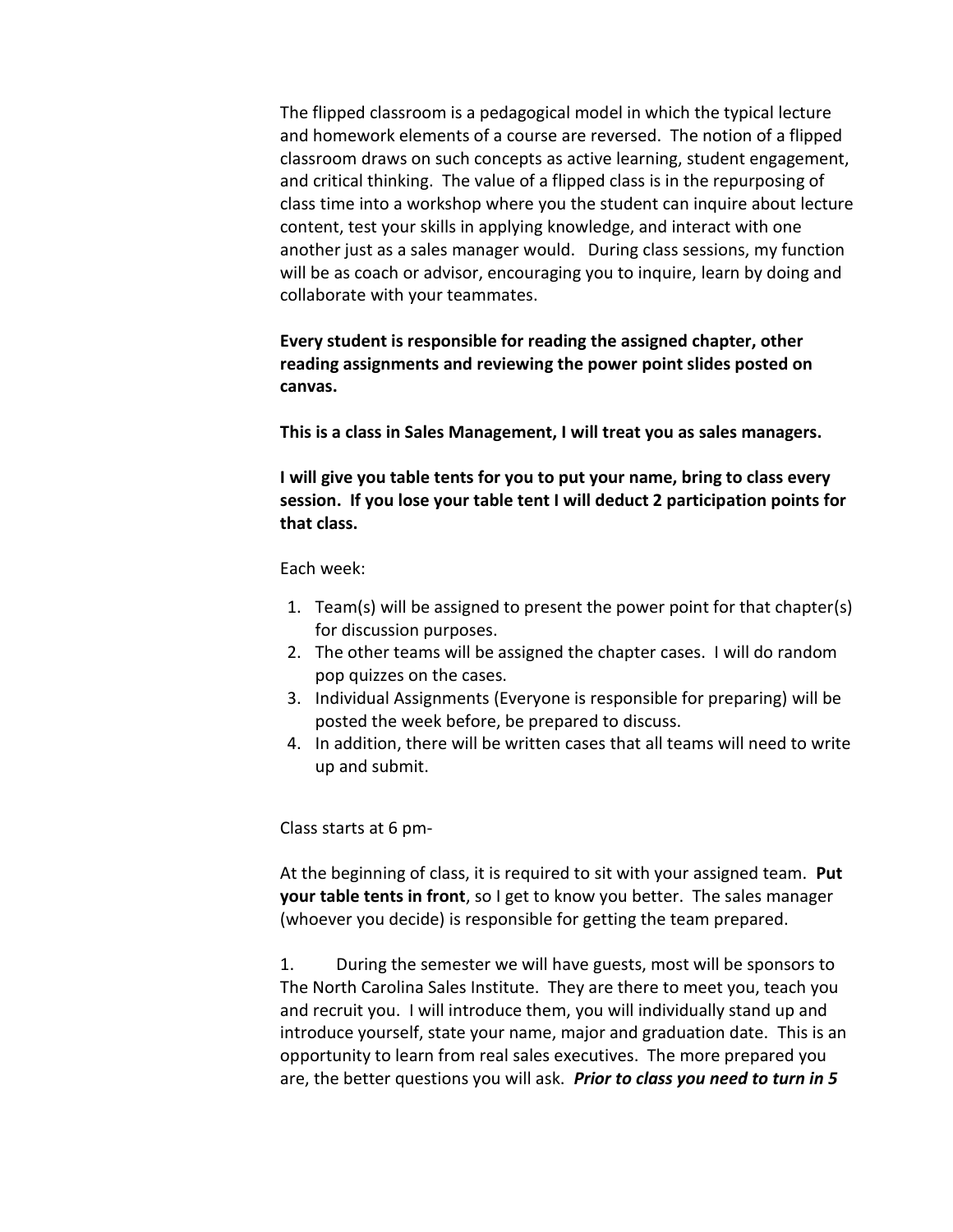### *questions you want to ask the sales executive. Every company is looking for talent, be on your game, research the company and individual.*

a. Participation will be graded. Those who ask good questions will get a higher participation grade!

2. The team that was assigned the chapter will come forward and present the class the power point that will be posted on Canvas. This is a learning experience not a memorization of the text book. The overall goal is for you to understand the context, frameworks, and subject matter.

a. Participation will be graded. I expect the class to ask questions during the presentation, again the better questions the higher participation grade.

3. In the text book there are two cases per chapter; the team presenting the power point does not have to prepare the cases, the other teams must come prepared to discuss. There will be multiple teams doing the same case. I ask that you only collaborate with you assigned teammates, not the other teams. There are questions at the end of the case, be prepared to answer those questions. Be creative, use your presentation skills to prepare. **I will have POP quizzes on the cases.**

a. Participation will be graded.

4. Individual Assignments: Cases, reading and homework will be assigned the week prior to be discussed in class. I will post assignments in Canvas as an additional reminder. Be prepared to discuss your thoughts. There are no right or wrong answers, you learn by doing. I grade everything!

a. Participation will be graded.

5. There will be six team cases that will be assigned during the semester. The cases will be written up and submitted prior to class via canvas. You will be also ask to fill out a peer evaluation on how the team functioned. Depending on your individual score you could get a half letter grade higher or lower depending on how your teammates evaluated you.

**There will no tests, you will be graded on participation, case write ups and peer team assignments.**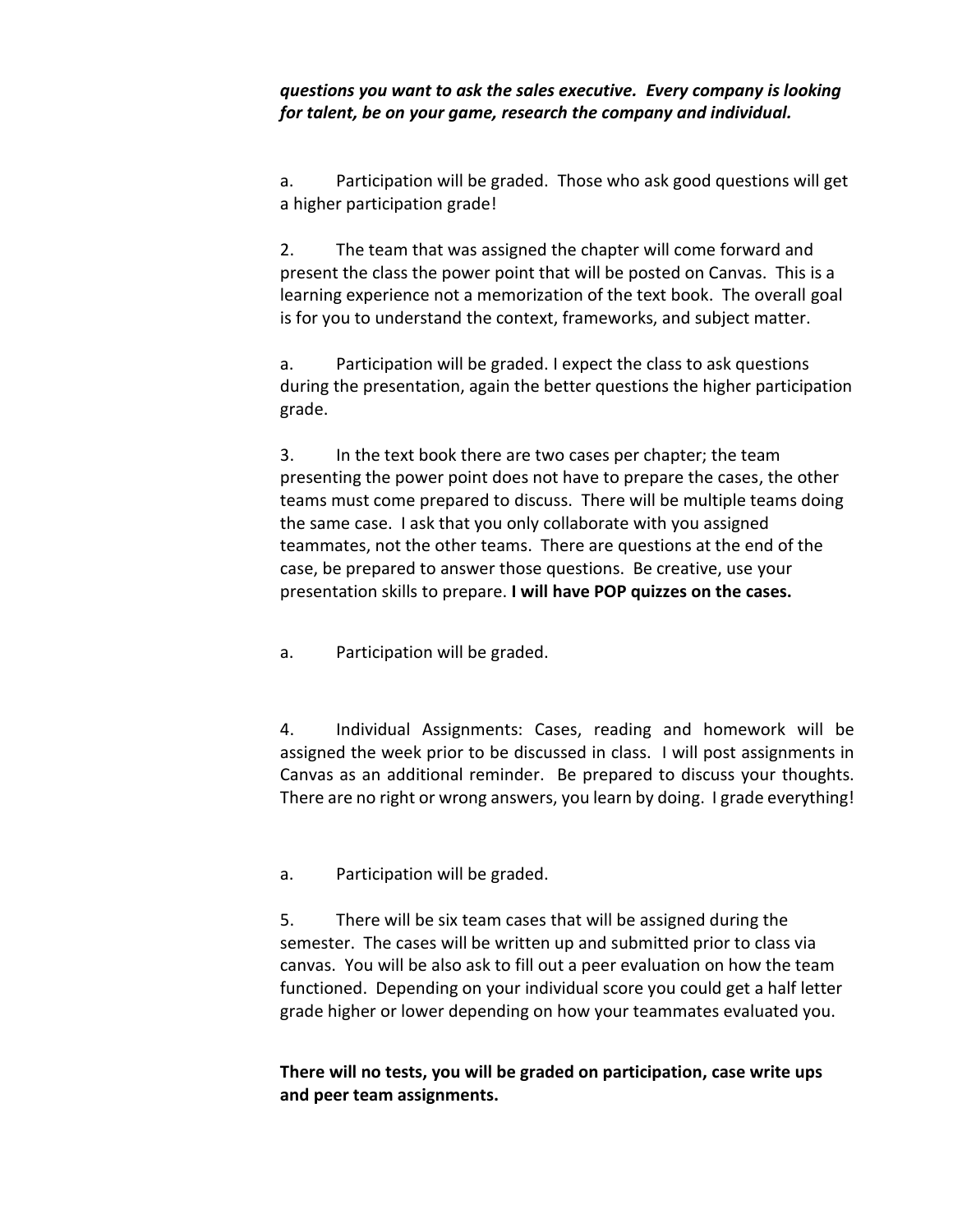| <b>Attendance &amp;</b><br>Participation: | You get out of a class what you put into the class. Attending class and<br>participating will improve your comprehension of the material and enhance<br>your learning experience. Participation is an important component of your<br>grade. However, the decision to attend the class is yours to make.<br>If you miss class for university excused absences only (must have<br>documentation). Documentation must be provided immediately upon<br>return to class (within two class periods). I will not accept it after that.<br>University excused absences are: university athletics, physician/dental<br>appointments, and university sponsored trips. Weddings are considered |
|-------------------------------------------|-------------------------------------------------------------------------------------------------------------------------------------------------------------------------------------------------------------------------------------------------------------------------------------------------------------------------------------------------------------------------------------------------------------------------------------------------------------------------------------------------------------------------------------------------------------------------------------------------------------------------------------------------------------------------------------|
|                                           | unexcused and any other events are considered at the professor's<br>discretion.                                                                                                                                                                                                                                                                                                                                                                                                                                                                                                                                                                                                     |
|                                           | Cell phones are not allowed to be used during class time. Using a cell<br>phone while other students or I am speaking is rude and will not be<br>tolerated. Cell phones should be turned off while in class. The first time<br>you are caught using a cell phone you will be told to leave the class<br>and will forfeit all points for assignments earned during that class<br>period. The second time you are caught using a cell phone during<br>class will result in grade of F in the course.                                                                                                                                                                                  |
|                                           | Participation Rubrics-Attached in Canvas-I will grade at the<br>conclusion of each class. Your final grade will be curved against the<br>biggest contributor. Just for being present in class you will get 2<br>points.                                                                                                                                                                                                                                                                                                                                                                                                                                                             |
| <b>Evaluation:</b>                        | The breakdown of points in this class is as follows:                                                                                                                                                                                                                                                                                                                                                                                                                                                                                                                                                                                                                                |
|                                           | -Posted at the end of each class-up to 10 pts per class                                                                                                                                                                                                                                                                                                                                                                                                                                                                                                                                                                                                                             |
|                                           | II. Questions asked to guest speakers 15%<br>-When we have a speaker each student must turn in prior to the<br>start of class 5 written questions you want to ask about the company<br>and speaker. Keep a copy for yourself. Additionally, asking your<br>questions during class. I will post your grade based on the written<br>questions turned in and the questions asked during class. Up to 10<br>pts per speaker. 5pts for the written questions and 5pts for the<br>questions asked.                                                                                                                                                                                        |
|                                           | <b>Combined Total Participation</b>                                                                                                                                                                                                                                                                                                                                                                                                                                                                                                                                                                                                                                                 |
|                                           | -The student(s) with the highest cumulative score will get 100 pts.<br>-The grades will be individually curved off the highest score.                                                                                                                                                                                                                                                                                                                                                                                                                                                                                                                                               |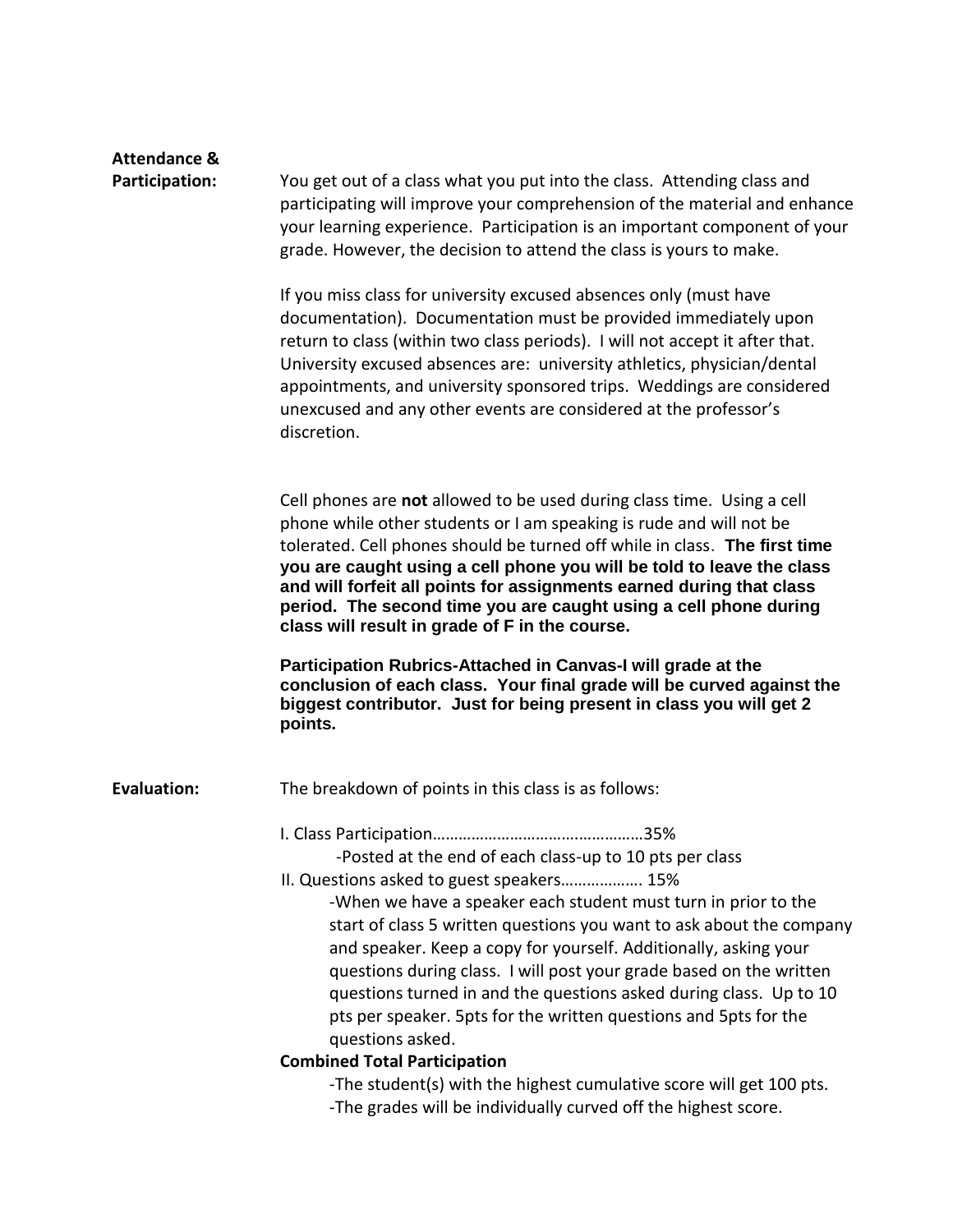#### **Peer evaluations points are due after each case write-up.**

The grading scale used in this class is as follows:

| $A+.97\%$ and above |                      |
|---------------------|----------------------|
| $A_{\dots}$ 93-96%  | $C_{\dots}$ . 73-76% |
| A-90-92%            | $C$ -70-72%          |
| $B+.0.87-89%$       | $D+.67-69%$          |
| B83-86%             | D63-66%              |
| $B$ -80-82%         | $D$ -60-62%          |
| $C+.077-79%$        | Fbelow 60%           |

| Philosophy of |  |
|---------------|--|
|---------------|--|

**The class:** This class is intended to be fun! Therefore, your participation and comments are always encouraged. If you need help, don't be afraid to ask questions. Your comments and questions will always be treated in a professional manner.

### **Tentative**

**Schedule:** T January 17

- Introduction
- The Future of Sales-Lecture
- Individual Assignment: Read The High Impact Salesforce in canvas-Consider this article and answer this question yourself: What makes a high impact salesforce today? And, why is a high impact salesforce so important for a business?
- Submit your profiles, I need to get to know you.

*Go over assignment for next class*

#### T January 24

- Individual Assignment: Personal Mission Statement Due to canvas by 6pm
- Class will be from 6-7, Guest Speaker-TBA

#### T January 31

Read: Chapter 1 - Changing World of Sales Management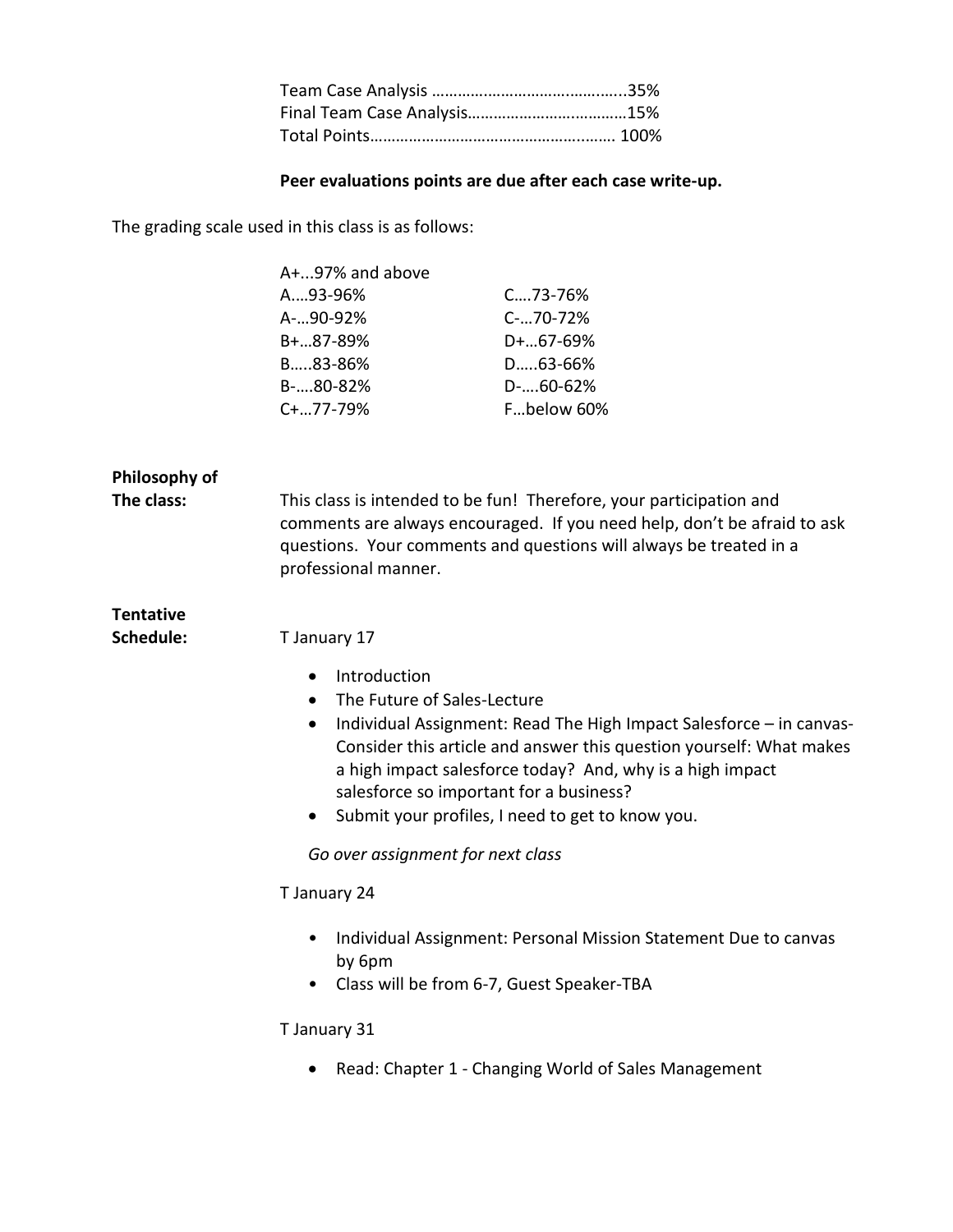- Individual Assignment: Find an article on leadership you can share with the class
- Read: Nabisco Case-In Canvas
- Set up teams

*Go over assignments for next class.*

• Chapter 2

### T February 7

- Read: Chapter 2 Overview of Personal Selling
- Individual Assignment: Be prepared to discuss a specific example of each of the personal selling approaches that you have experienced.
- Team Presentations
	- o Power Point of content
	- o Case 2.1
	- o Case 2.2
- Guest Speaker-TBA

*Go over assignments for next class.*

Team write up The Lunberg Systems Case: **HBS**

### T February 14

- Team write up Due by 6 pm to Canvas: **Graded**
- Guest Speaker-TBA
- Team presentations.

*Go over assignments for next class.*

• Chapter 3

## T February 21

- Read: Chapter 3 Defining the Strategic Role of the Sales Function
- Team Assignment: Research a company's website-be prepared to discuss what the company's mission statement. Does it align with the products it sells?
- **•** Team Presentations
	- o Power Point of content
	- o Case 3.1
	- o Case 3.2
- Guest Speaker: TBA

*Go over assignments for next week.*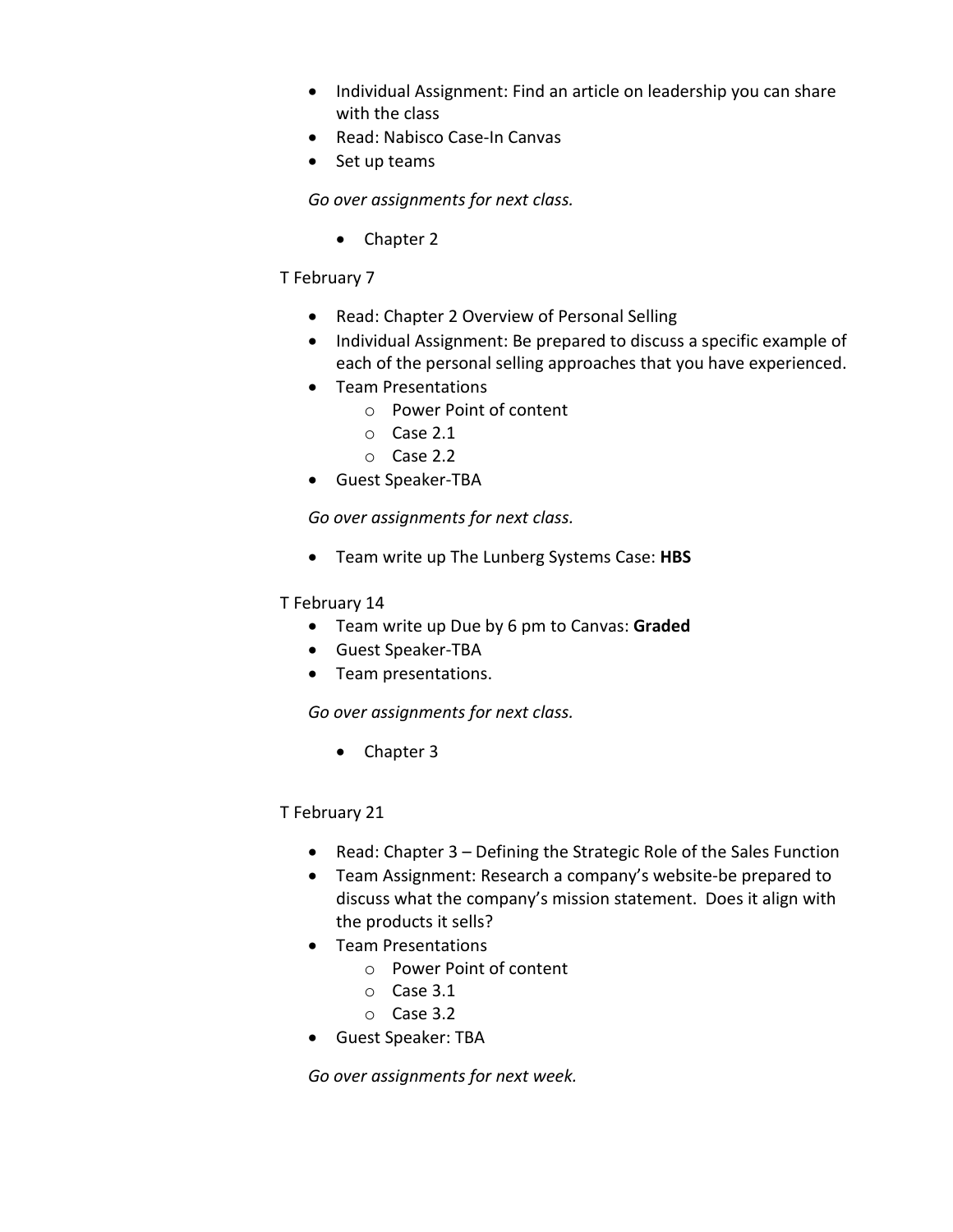Team write up Siebel Systems: **HBS**

### T February 28

- Team write up Due by 6 pm to Canvas: **Graded**
- Team presentations.
- Guest Speaker:TBA

*Go over assignments for next class.*

• Chapter 4

### T March 7

- Read: Chapter 4 Sales Organization Structure and Salesforce Deployment
- Team Assignment: Research a company's sales force structure to discuss in class. Be prepared to discuss why it is structured this way given the selling situation?
- Team Presentations
	- o Power Point of content
	- o Case 4.1
	- o Case 4.2
- Guest Speaker: TBA

*Go over assignments for next class.*

 Team write up Junior Case, I will put in canvas the questions I want answered.

### **SPRING BREAK**

T March 21

- Write up Due by 6pm to Canvas: **Graded**
- Team Presentations

*Go over assignments for next class.*

• Chapter 5

### T March 28

Read: Chapter 5 – Acquiring Sales Talent: Recruitment and Selection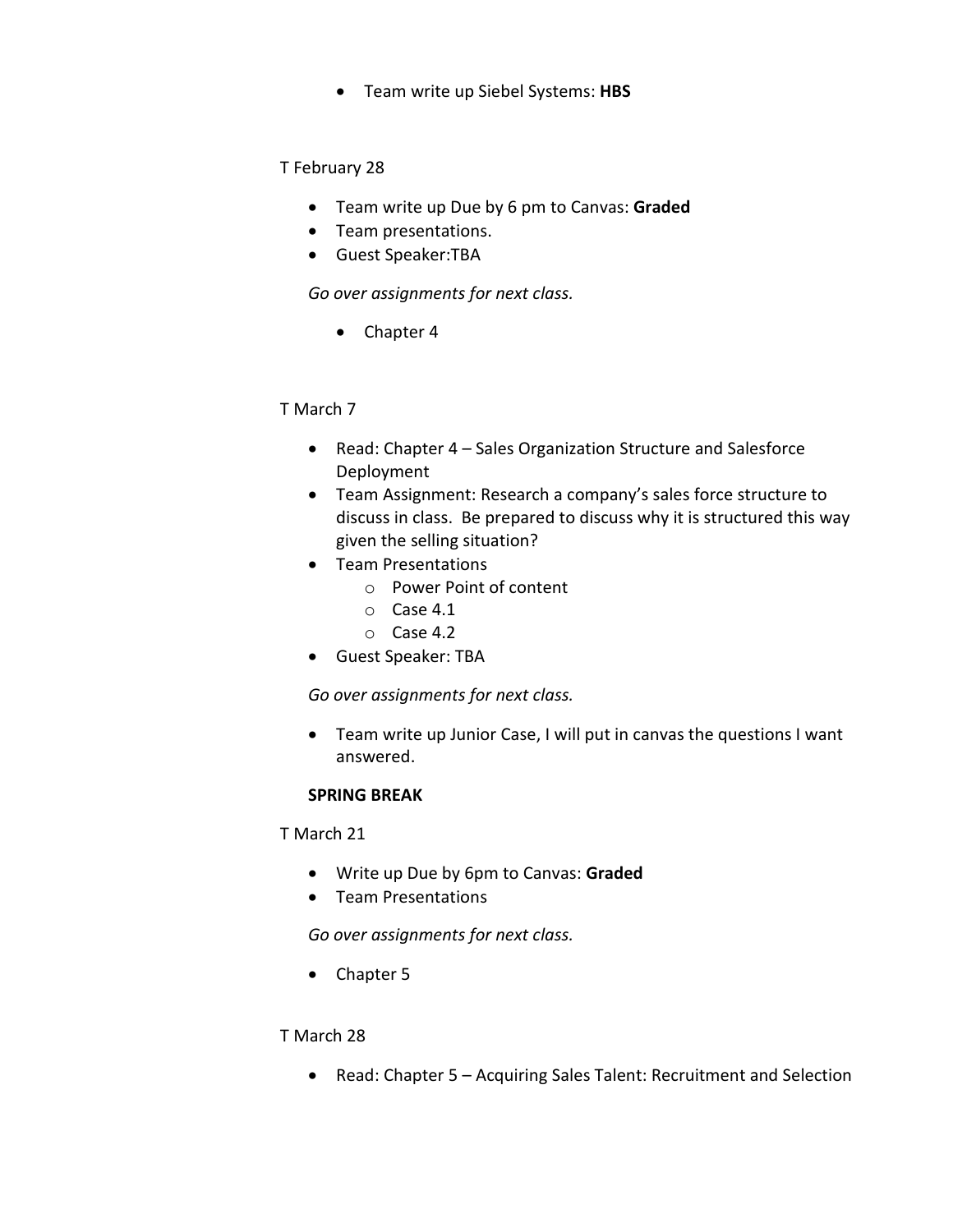- Team Assignment: Research a job you think you would like to pursue when you graduate from college. Bring to class the job description. Be prepared to discuss.
- Team Presentations
	- o Power Point of content
	- o Case 5.1
	- o Case 5.2
- Guest Speaker: TBA

*Go over assignments for next class.*

Team case write up: Building a Sales Force

#### T April 4

- Team write-up due 6 pm to Canvas: **Graded**
- Team presentations of case
- Guest Speaker: TBA

*Go over assignments for next class.*

• Chapter 6 and 7

#### T April 11

- Read: Chapter 6 Sales Training + Chapter 7 Sales Leadership
- Team Assignment: Research a quote by a business leader that resonated with you. Be prepared to discuss "Why?"
- Team Presentations
	- o Power Point of content Chapter 6 and 7
	- $O$  Case  $6.1 + 7.1$
	- $O \ \text{Case } 6.2 + 7.2$

*Go over assignments for next class.*

- Read Chapter 8 be prepared to discuss cases 8.1 and 8.2
- Team write up Spectrum Case in **Textbook**

#### T April 18

- Team write-up due 6 pm to Canvas: **Graded**
- Team presentations of case write up.
- Go over cases 8.1 and 8.2

*Go over assignments for next class.*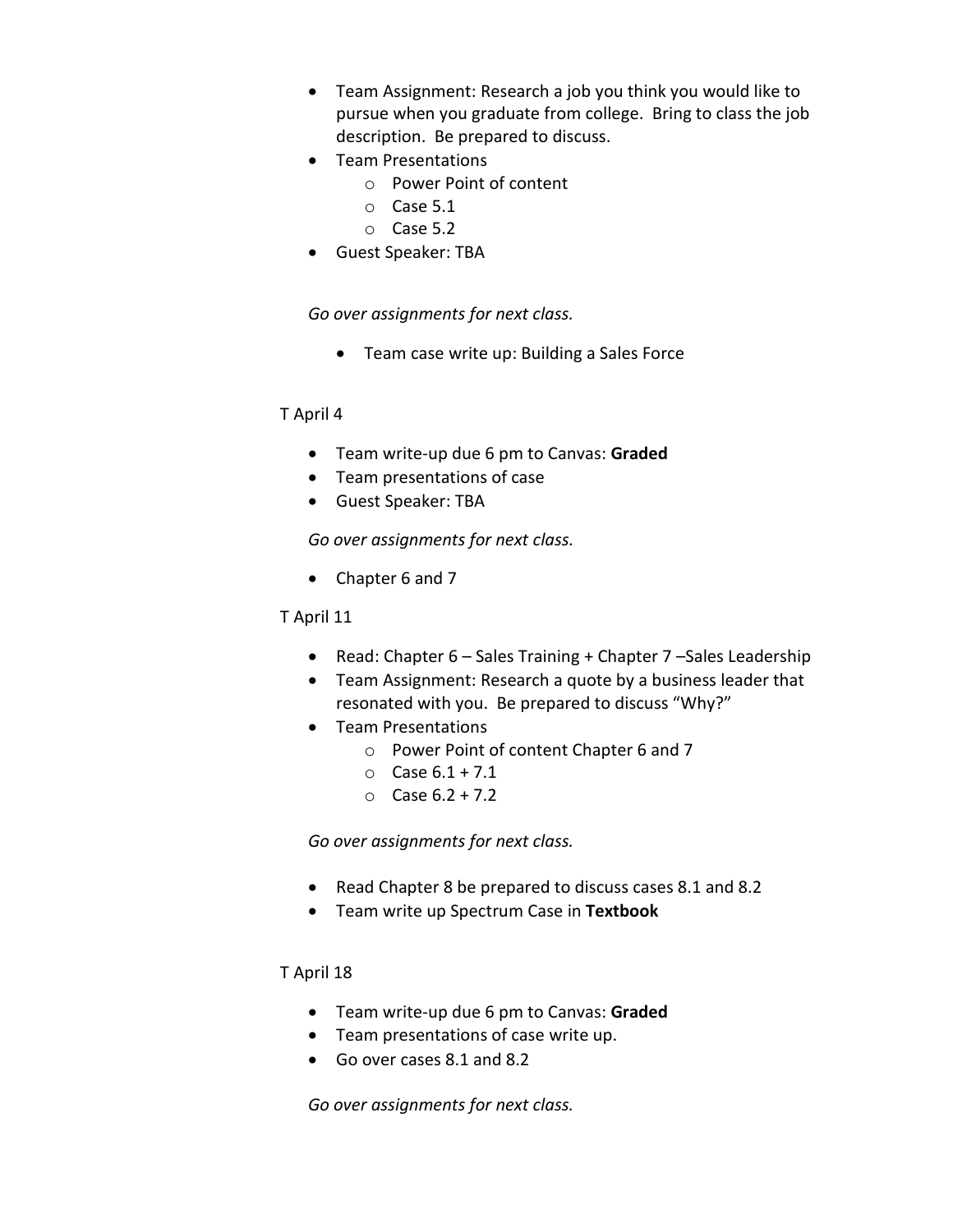• Chapter 9 and 10

T April 25

- Read: Chapter 9 + Chapter 10
- Team Presentations
- Power Point of content Chapter 9 and 10
	- $O_{C}$  Case 9.1 + 9.2
	- $O$  Case  $10.1 + 10.2$

*Go over final exam write up.*

- Final Case Assignment
- Peer evaluations

#### T May 2

• Final team write due 6pm to Canvas.

#### **Statement on Academic Integrity (including plagiarism):**

#### Academic Integrity Policy

At UNCG all faculty, staff, administrators, and students work together to achieve the highest standards of honesty and integrity. Academic dishonesty is a serious offense at UNCG because it threatens the quality of scholarship and defrauds those who depend on knowledge and integrity. All work must be original for credit to be given. In all your written work you must cite any reference that you use. Plagiarism is a serious offense. Any academic dishonesty will result in an automatic "F" for your final grade. Academic dishonesty includes:

Cheating: intentionally using or attempting to use unauthorized materials, information, or study aids in any academic exercise.

Fabrication: intentional falsification or invention of information or citation in an academic exercise.

Plagiarism: intentionally or knowingly representing the words or ideas of someone else as one's own in an academic exercise.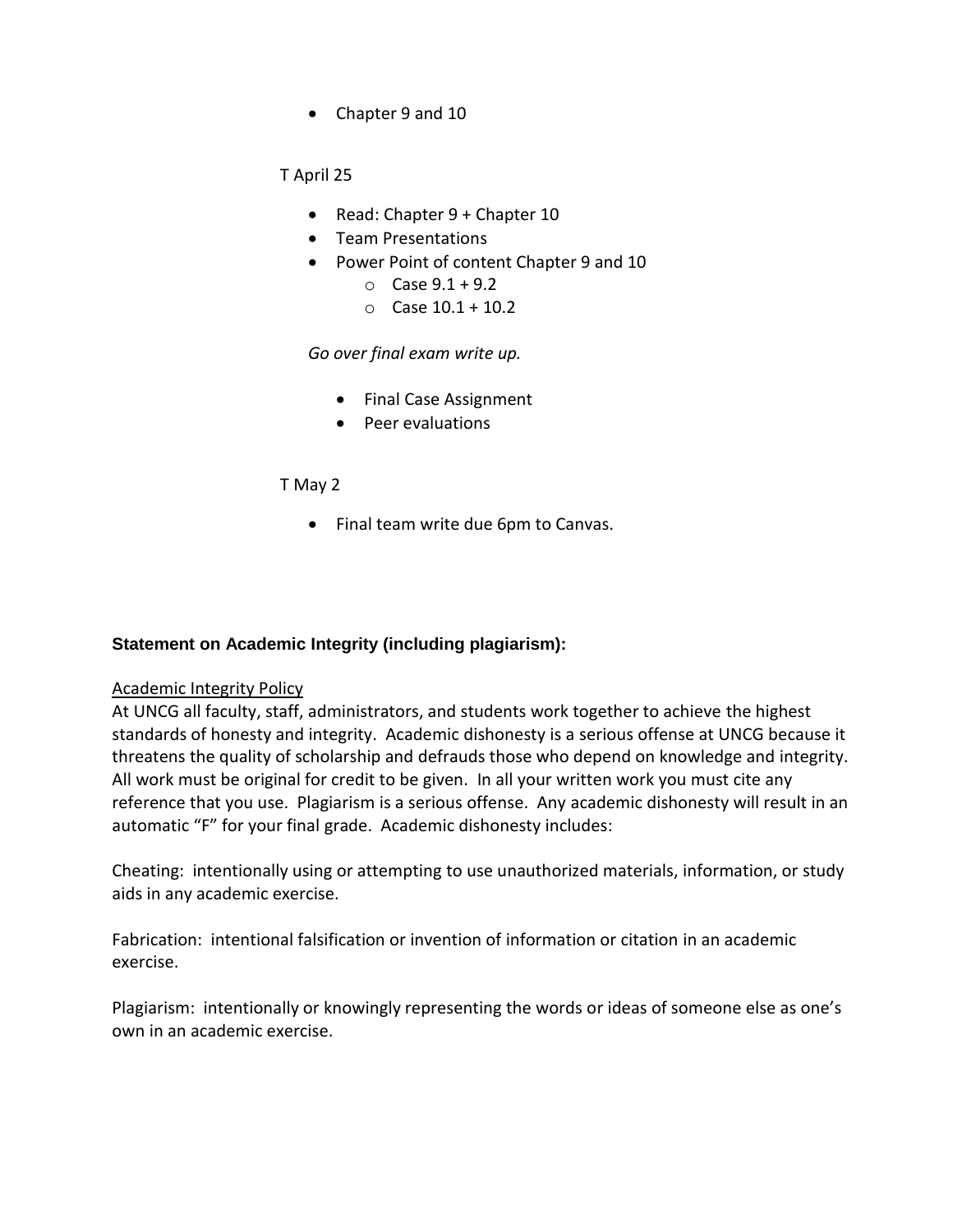Facilitation of Academic Dishonesty: intentionally or knowingly helping or attempting to help someone else to commit an act of academic dishonesty, such as knowingly allowing another to copy information during an exam or any other academic exercise.

Under UNCG policy, academic integrity violations are automatically reported to the Department chair and may be also be reported to the Office of Judicial Affairs. For more information concerning academic integrity see your undergraduate catalog or the student handbook.

### Additional Information

Make-up exams and homework assignments for university excused absences only (must have documentation). Documentation must be provided immediately upon return to class (within two class periods). I will not accept it after that. University excused absences are: university athletics, physician/dental appointments, and university sponsored trips. Weddings are considered unexcused and any other events are considered at the professor's discretion.

## **Unless told otherwise, computers are to be off when the professor begins lecturing, etc.**

### **MKT 327 Assignments**

\*Reading assignments are an important component to the class discussion.

\*No late case papers will be accepted (unless university recognized excuse) posted to Canvas.

\*I will discuss in class what I want for each case assignment.

- \*All assignments are to be typed (11 or 12 point font/one inch margins/double spaced)
- \*Answers must be descriptive, in-depth, specific, etc.
- \*Point deductions for misspelled words, grammatical errors, etc.

\*Cases for class discussion are in your textbook, HBS as well as specified by the professor.

# **This syllabus is subject to change upon notice.**

Upon completion of this course, students should be able to:

Overview of Personal Selling:

- 1. Describe the role of personal selling in marketing.
- 2. Be able to identify and discuss the key roles of salespeople as financial contributors, change agents, communication agents, and customer value agents.
- 3. Explain the trust-based relationship selling process and how it differs from transactional selling.
- 4. Understand the concept of selling strategy with its key elements of customer value and alternative personal selling approaches.
- 5. Identify and explain the various components involved in the 5 stage selling process

Organizational Strategies and the Sales Function:

1. Lists the advantages and disadvantages of personal selling as a marketing communications tool.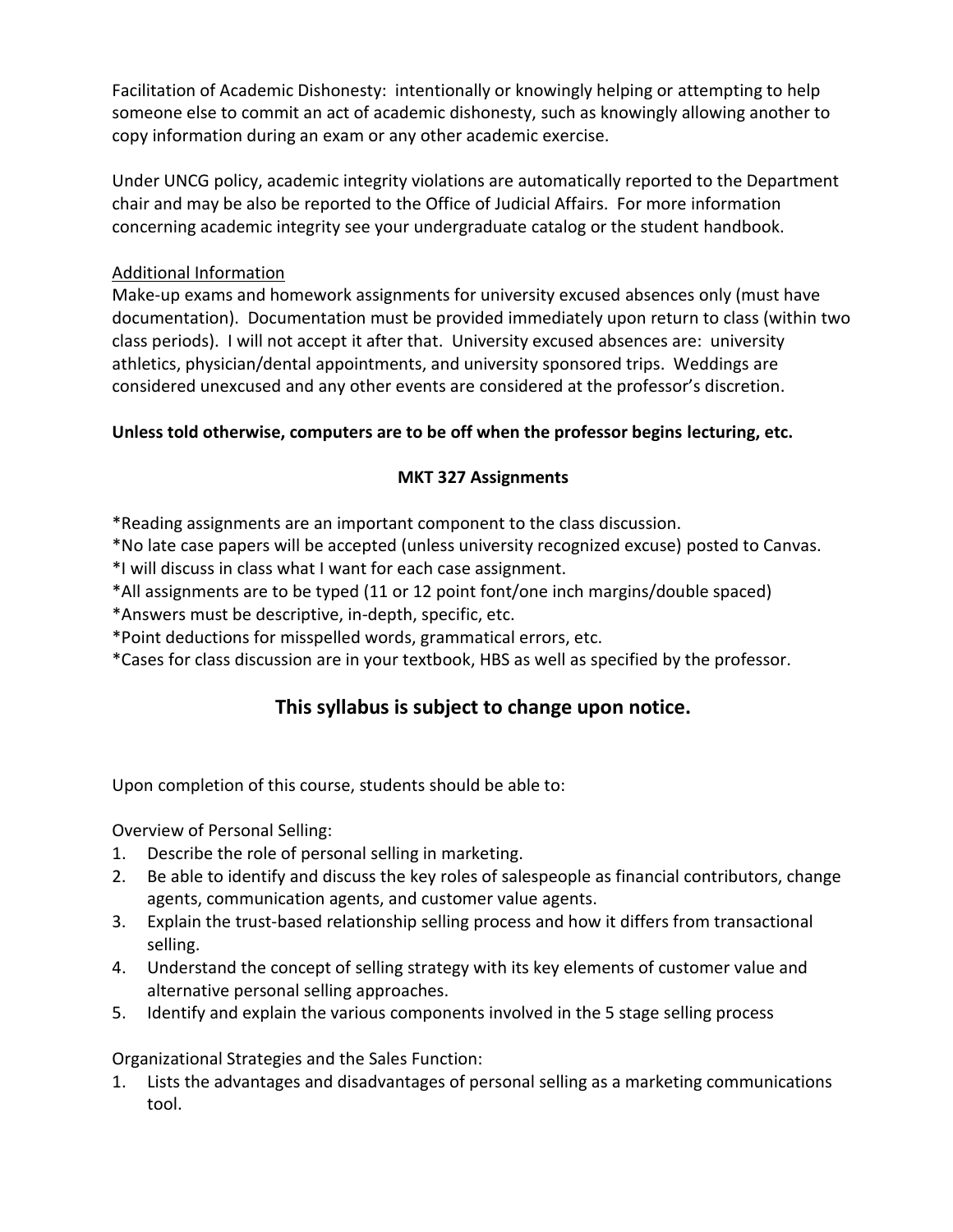- 2. Specify the situations in which personal selling is typically emphasized in a marketing strategy.
- 3. Explain the different types of relationships strategies.
- 4. Describe the advantages and disadvantages of different sales channel strategies.

Sales Force Structure and Deployment:

- 1. Define the concepts of specialization, centralization, span of control versus management levels, and line versus staff positions.
- 2. Describe the ways sales forces might be specialized.
- 3. Evaluate the advantages and disadvantages of sales organization structures.
- 4. Explain how to determine the appropriate sales organization structure for a given selling situation.
- 5. Describe three methods for calculating sales force size.
- 6. Explain the importance of sales territories and list the steps in the territory design process.

Recruiting and Selecting Sales Force Talent:

- 1. Explain the critical role of recruitment selection and building and maintaining a productive sales force.
- 2. Describe how recruitment and selection affect sales force socialization and performance.
- 3. Identify the key activities in planning and executing a program for sales force recruitment and selection.
- 4. Be able to identify legal and ethical considerations in sales force recruitment and selection and how they affect the recruitment process.

Value of Training Programs:

- 1. Understand the role of sales training in salesforce socialization.
- 2. Explain the importance of sales training and the sales manager's role in sales training.
- 3. Describe the sales training process as a series of interrelated steps.
- 4. Discuss multiple methods for assessing sales training needs and identify typical sales training needs.

Sales Force Leadership and Supervision

- 1. Distinguish between sales force leadership, management, and supervision.
- 2. Discuss five bases of power that affect leadership.
- 3. Explain a variety of influential strategies used in leadership.
- 4. Discuss issues related to coaching the sales force, holding integrative meetings, and practicing ethical management.

Management the Motivation and Reward Systems

- 1. Explain the key components of motivation; intensity, persistence, and direction.
- 2. Explain the difference between compensation rewards and non-compensation rewards.
- 3. Describe the primary financial and non-financial compensation rewards available to salespeople.

Evaluating Organizational Effectiveness: